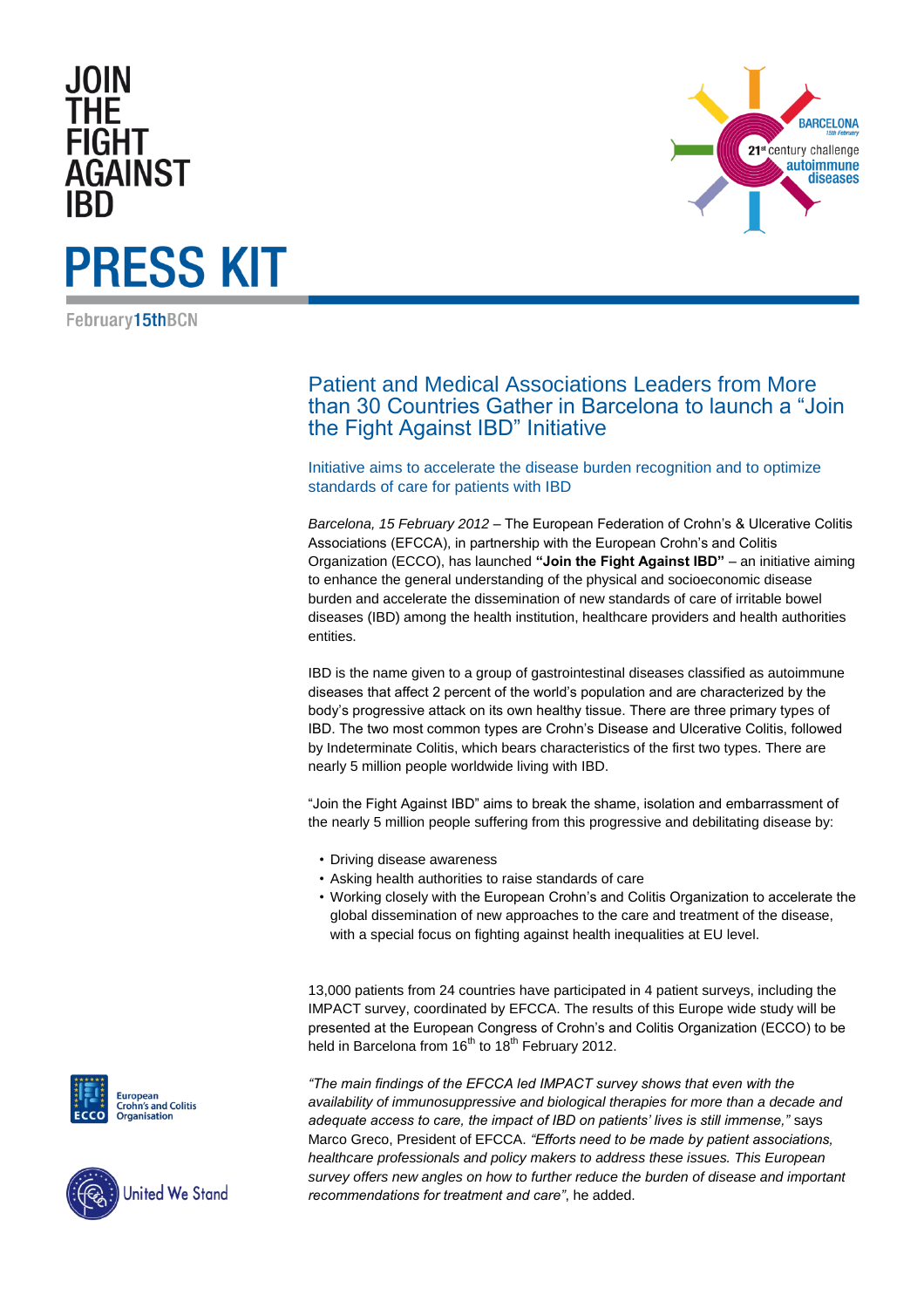# FIGHT **AGAINST**



*"The IMPACT data results are a "wake-up call"* said Daan Homes, President of ECCO. *"ECCO is actively working to further validate the evolving standards of care in IBD, which include treating beyond symptom control, tighter monitoring to adequately treat patients and using objective parameters to diagnose the disease – such as imaging and biomarkers,"* he added.

**EFFCA** will also present compelling data from its large, patient-driven **IMPACT survey** at the next  $7<sup>th</sup>$  ECCO congress in Barcelona. This survey is considered to be one of the largest IBD patient surveys carried out in Europe: 4,990 patients from 24 countries have participated in the patient survey, coordinated by EFFCA, which was available in 10 languages. The study started in November 2010 and was completed in August 2011.

The most important hurdles that IBD patients report in the survey are related to:

- The length of time before diagnosis
- The high number of hospital admissions
- Pressure at work due to repeated sick leave
- The negative effects on personal relationships leading to significant decrease of quality of life, disability and distress.

Other insights gathered from IBD patients reported in the IMPACT study call for more adequate medical access and better-informed treatment options. The IMPACT survey is supported by an educational grant from Abbott, the global healthcare company.

From Barcelona, **EFFCA** and **ECCO**, together with **ACCU** (Association of Crohn's disease and Ulcerative Colitis patients) and **GETECCU** (Spanish Working Group in Crohn's disease and Ulcerative Colitis), will ask health authorities to raise standards of care and to accelerate the global dissemination of new approaches to the care and treatment of IBD.

"Join the Fight Against IBD" is being supported by a number of international companies committed to help increase awareness of the progressive damage and disability of IBD and help raise the treatment standards to improve patients lives around the world. These companies include A+A Research, Abbott, Ajuntament de Barcelona, Amex Barceló, August Jackson, Bama Geve, Bistronomic, BSC Marketing et Évènements, Bühlmann, Carlson Wagon Lit, CMI Compass, Creci, DNA Group, Elsevier, Ernst & Young, Federación de Asociaciones de Periodistas de España, Franck Bourroulec, Fundación Alma Médica, Fundación para la Investigación en el Hospital del Dr. Peset, General Electric (Healthcare), Geteccu, Hotel Hilton Diagonal Mar, Hospital Clínico Universitario "Lozano Blesa", Hospital Clínic Barcelona, IC Axon, Ideo, IMS, Intouch Solutions, Ipsos, Leading Edge, Luzan 5, Margaux Orange, MCI, Medex-Media, Medscape.com, Mindshare, MSI, Pentax Europe GmbH, Planning Shop International, Proddigi, Publicis,